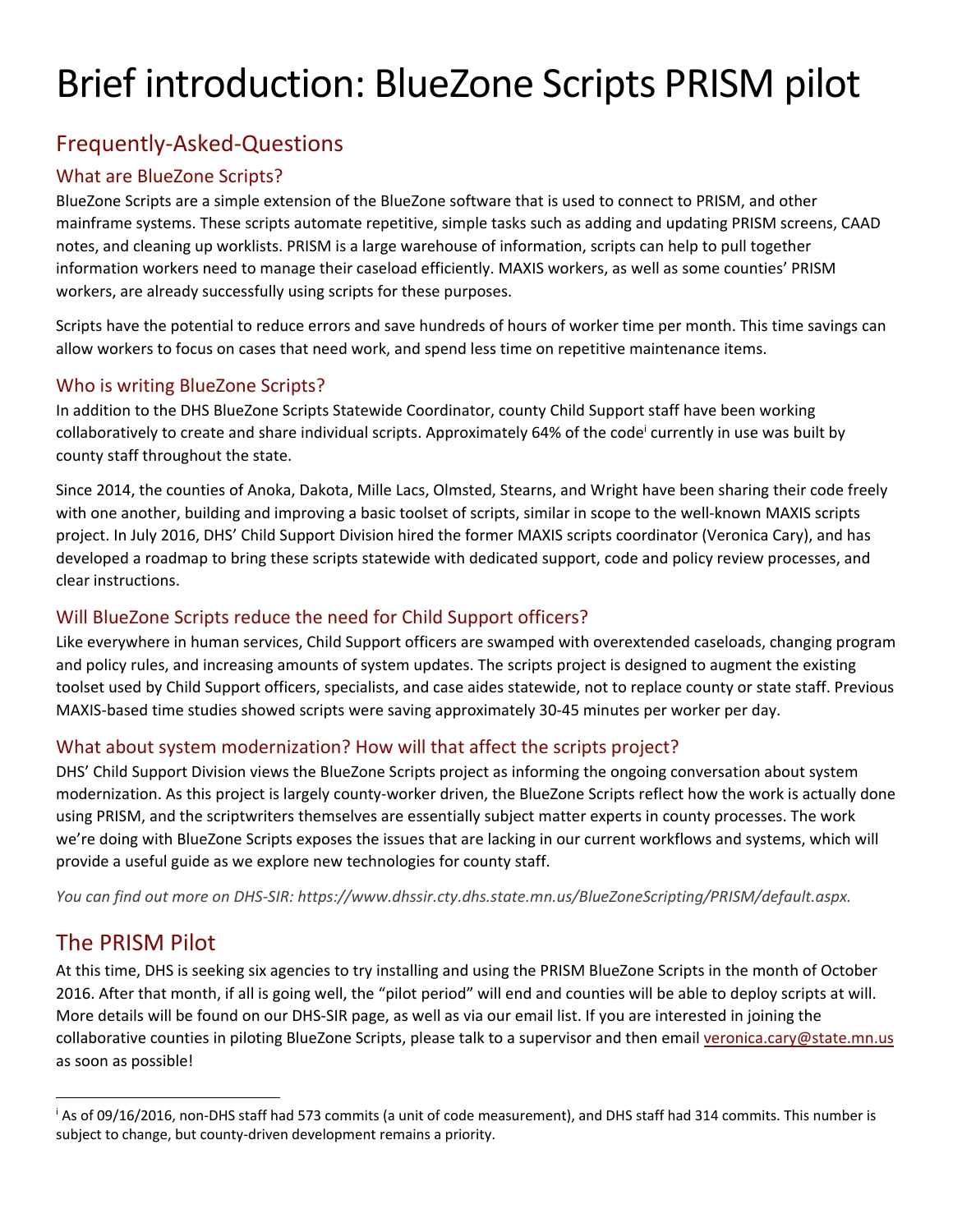# BlueZone Scripts

Minnesota Family Support & Recovery Council Conference 2016

## About the presenter

- Veronica Cary, BlueZone Scripts Statewide Coordinator
- Working with Child Support Division Operations (since July 2016)
- Formerly of the SNAP program in DHS (since May 2014)
- Prior to this, worked with Anoka County Economic Assistance, where she first developed BlueZone Scripts in 2010
- Veronica.Cary@state.mn.us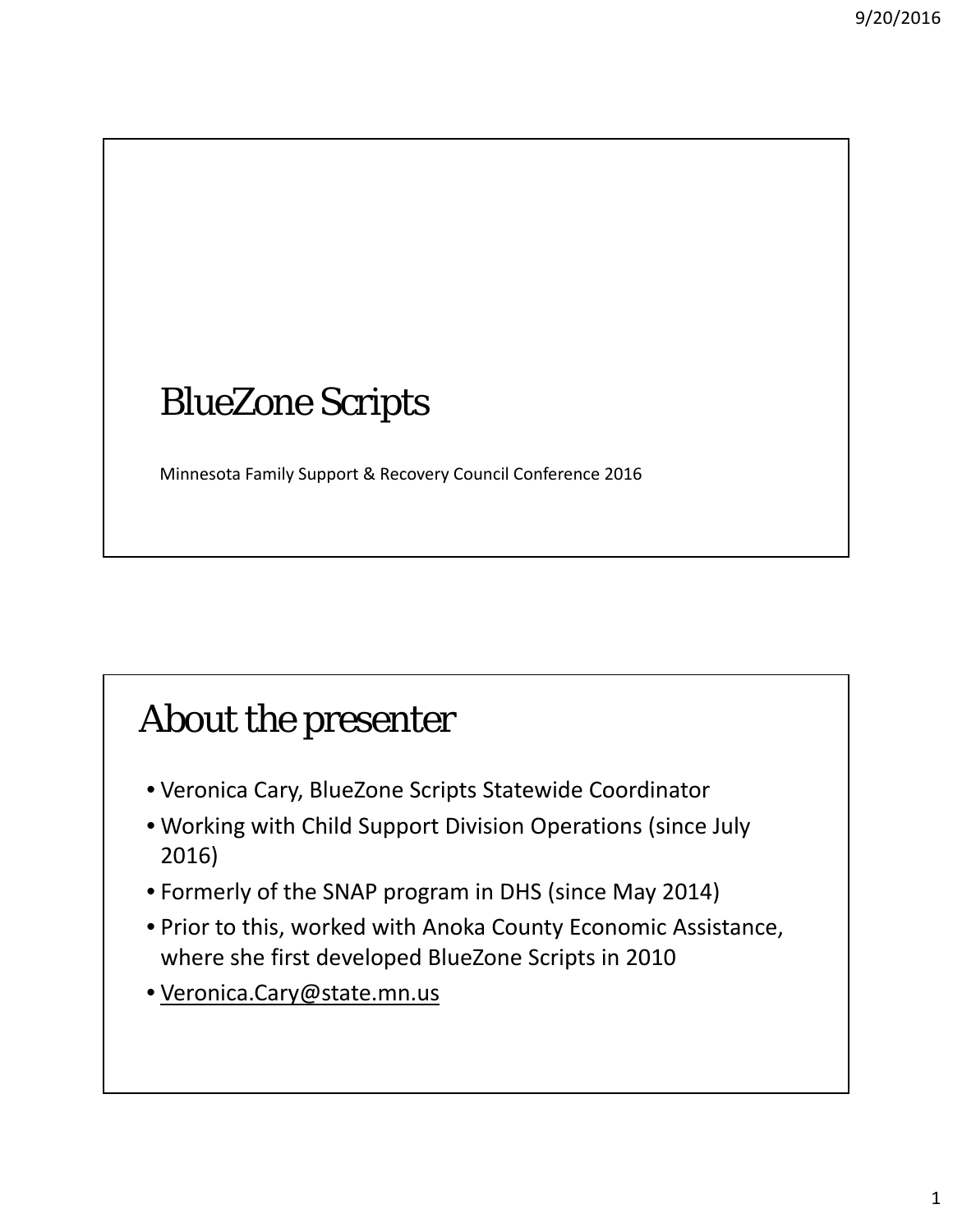## Introduction to BlueZone Scripts

- BlueZone Scripts are a simple extension of the BlueZone software that counties and the state use to connect to PRISM
- Scripts automate repetitive, simple tasks such as processing worklists, adding/updating PRISM panels, and generating complex DORD documents
- BlueZone Scripts have been used in MAXIS statewide since 2014, and the project is now formally launching in PRISM

## …continued introduction

- BlueZone Scripts are written primarily by county workers
	- In PRISM: Child Support Officers, Specialists, and Case Aides
	- In MAXIS: Financial Workers, QC Reviewers, and Mentors
- Several counties are sharing code with the state as-a-whole using GitHub as a storage and collaboration medium
- All scripts are evaluated by state staff prior to deployment
	- For PRISM: Veronica Cary (Veronica.Cary@state.mn.us)
	- For MAXIS: Charles Potter (Charles.D.Potter@state.mn.us)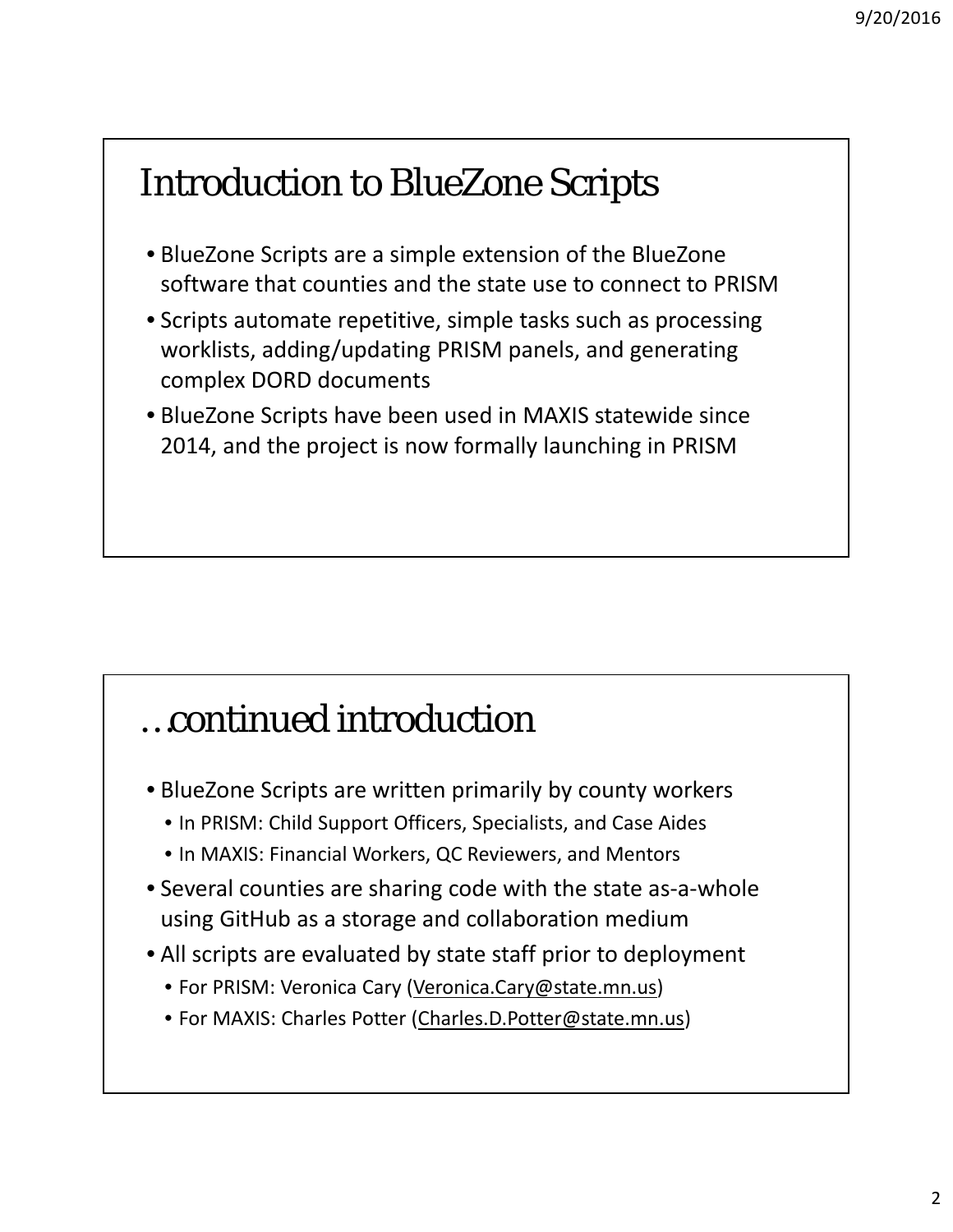## How did the project start?

- Veronica Cary started writing BlueZone Scripts as a newly‐ trained Financial Worker at Anoka County back in 2010
- She shared the scripts with her coworkers at Anoka, slowly spreading throughout the county
- Word started spreading to other counties, and eventually the state
- Veronica was hired by DHS in 2014, and started training others to write scripts

### EXAMPLES OF BLUEZONE SCRIPTS FOR PRISM

Videos of PRISM‐related BlueZone Scripts in action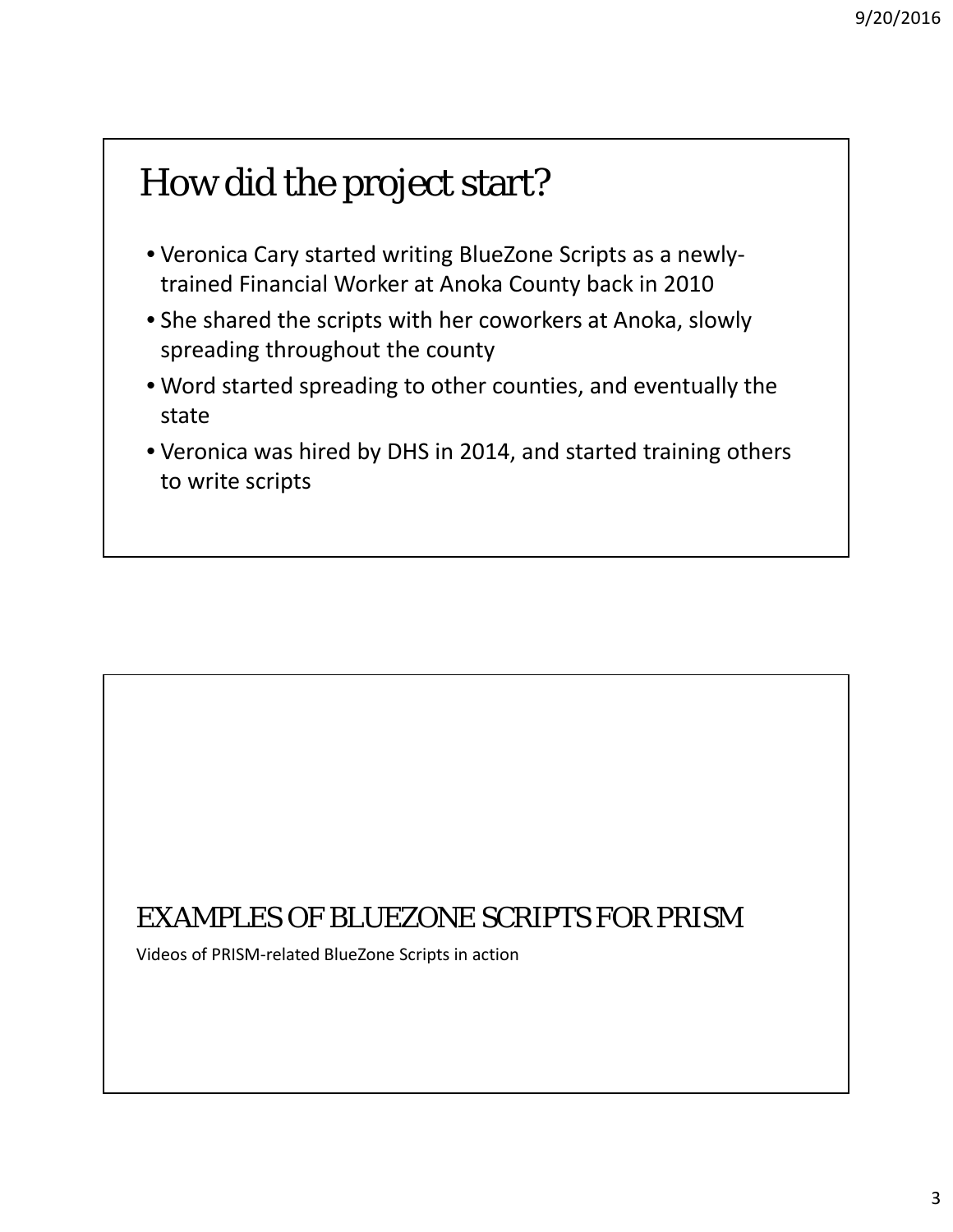# Examples of PRISM BlueZone Scripts

- Over 60 BlueZone Scripts have been written and deployed for PRISM users
- Unfortunately, video cannot be embedded in a PowerPoint stored on SIR
- DHS staff are planning on providing these videos of BlueZone Scripts on TrainLink

### FREQUENTLY ASKED QUESTIONS

BlueZone Scripts for PRISM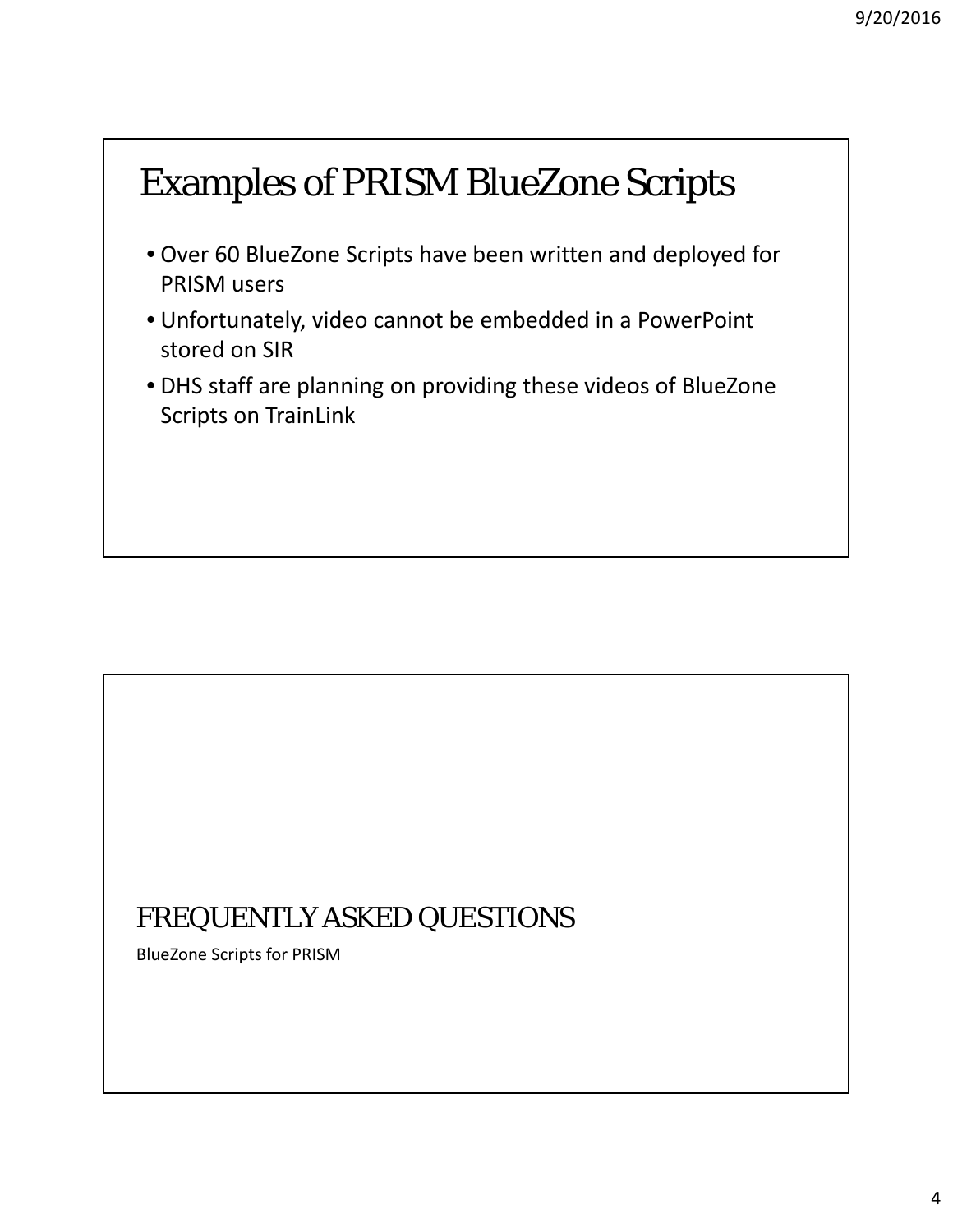## Question: how do we get scripts?

#### • Answer:

- A pilot is being formally launched in October 2016
- Assuming all goes well, non‐pilot counties will be able to begin installing scripts in November 2016
- If you want your agency to be considered for the PRISM pilot, please email Veronica Cary (Veronica.Cary@state.mn.us) as soon as possible
- More details about the pilot are included later in this presentation

### Question: how many counties are using scripts?

- Answer:
	- Currently, the counties of Anoka, Dakota, Olmsted, Scott, Stearns, and Wright are contributing code directly, with Child Support staff building scripts on a regular basis
	- At least six additional counties are using scripts in their agencies
	- We hope to rapidly expand the amount of counties using BlueZone Scripts in late 2016 and early 2017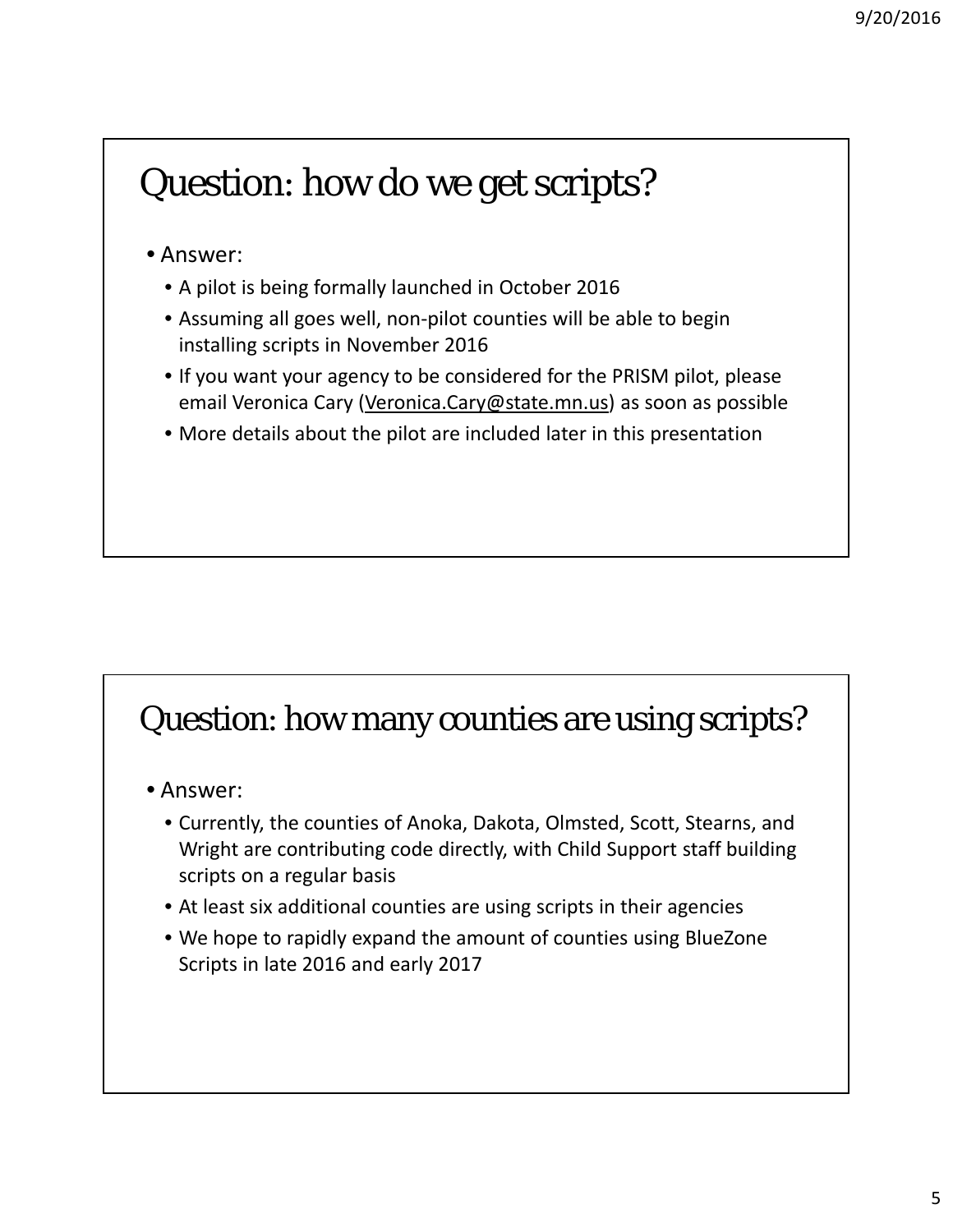## Question: how many scripts are there for PRISM?

• Answer:

- There are over 60 scripts written for PRISM
- Several more scripts are under development, and may be released between when this presentation was presented and when your agency goes live with scripts
- Your best bet for finding out more is to check out the script list document on our DHS‐SIR page

## Question: do we need a scriptwriter to use BlueZone Scripts?

• Answer:

- No, counties are not required to provide a scriptwriter in order to use these scripts ‐ they are supported regardless of whether‐or‐not your agency has technically‐minded staff
- Agencies are *encouraged* to identify Child Support staff who may be interested in learning to write scripts, although providing this level of support is not mandatory
- If you (or someone in your agency) wants to learn to write scripts, please email Veronica Cary (Veronica.Cary@state.mn.us)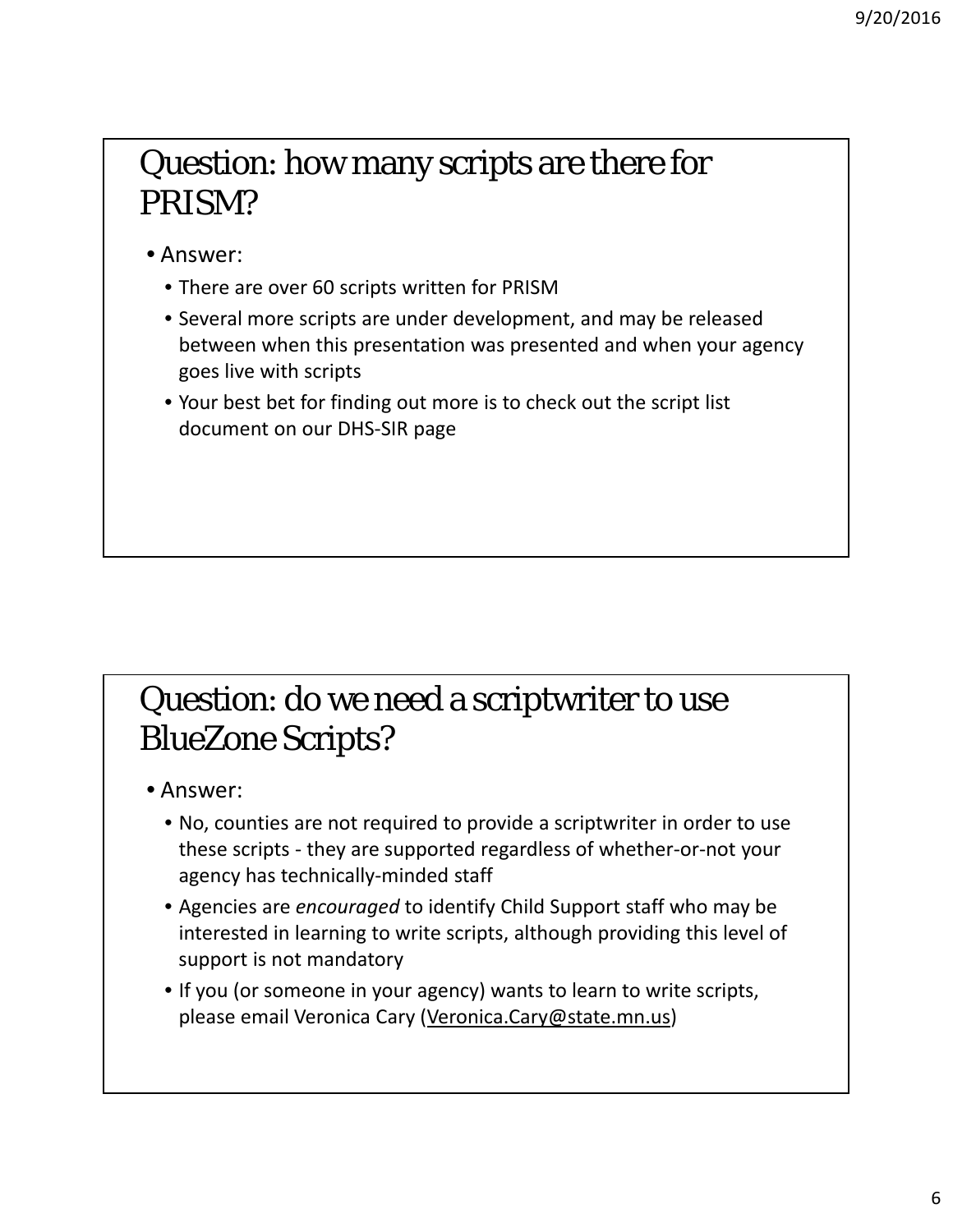## Question: is it possible to arrange a site visit?

#### • Answer:

- Yes, but we would prefer virtual visits (with WebEx) or regional visits (where we visit one site and multiple counties attend) wherever possible, to save on travel costs
- Trainings are being developed for TrainLink, so that county staff can learn how to install and use scripts

### Question: what does "maintenance" on scripts look like?

- Answer:
	- Scriptwriters maintain an issue/enhancement list at GitHub.com
		- Counties are encouraged to share issues/ideas directly there
	- Counties will rarely need to update their scripts, as we use GitHub's built in storage/collaboration features to manage the project
		- As long as your Child Support staff have an internet connection, they should have the most up‐to‐date scripts available
	- Occasionally, Power Pads will need to be updated, and a tool will be available to make that easier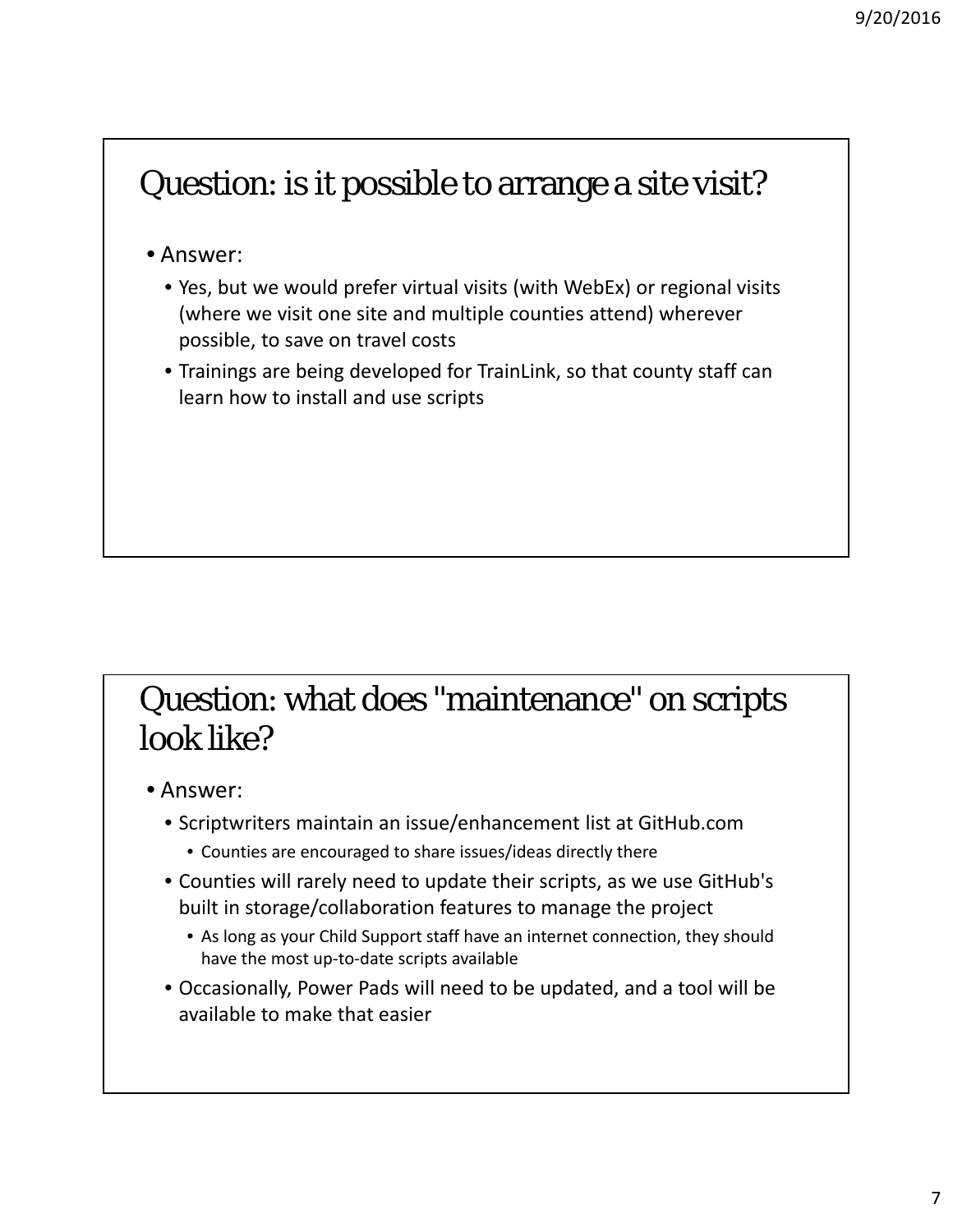## Question: where can I find this PowerPoint?

• Answer:

- We have a tab in DHS-SIR!
- You can find this PowerPoint ("Script Presentation MFSRC 2016") in the PRISM scripts menu, in the "shared documents" folder

| DHS-SIR                                   |              |                  |                   |
|-------------------------------------------|--------------|------------------|-------------------|
| <b>BlueZone Scripts</b><br><b>DS-SMRT</b> | <b>MAXIS</b> | MEC <sup>2</sup> |                   |
|                                           |              |                  |                   |
| <b>Documents</b>                          |              |                  | <b>BlueZone S</b> |

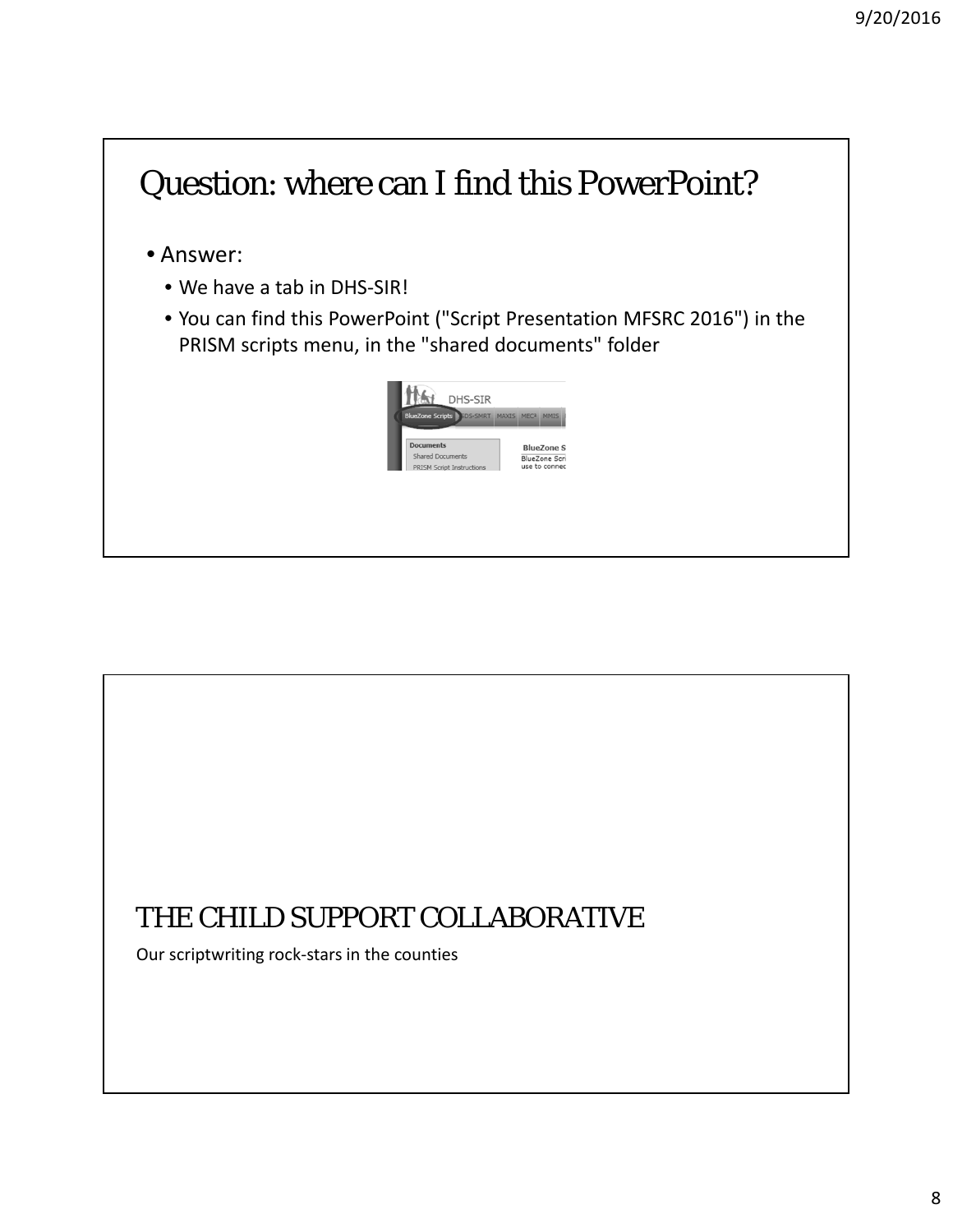## What is "the collaborative?"

- A collaboration between agencies who write BlueZone Scripts (DHS, and the counties that have trained scriptwriters)
- The Child Support Collaborative has been in existence since mid‐ 2014, coordinating the training and testing of scripts across multiple agencies
- In July 2016, Veronica Cary transferred to Child Support Division and DHS assumed management of the collaborative

## When does the collaborative meet?

- The collaborative meets at a "hackathon" four times per month at counties or DHS, on a rotating basis
	- A hackathon is a large collaborative meeting in which code-writers dissect, evaluate, and improve code (the hackathon model is common in multi-agency software developments)
	- "Hack" in this case means to "modify creatively", as the original use of the term (see: "IKEA hack")
- We try to include far‐flung agencies using WebEx whenever possible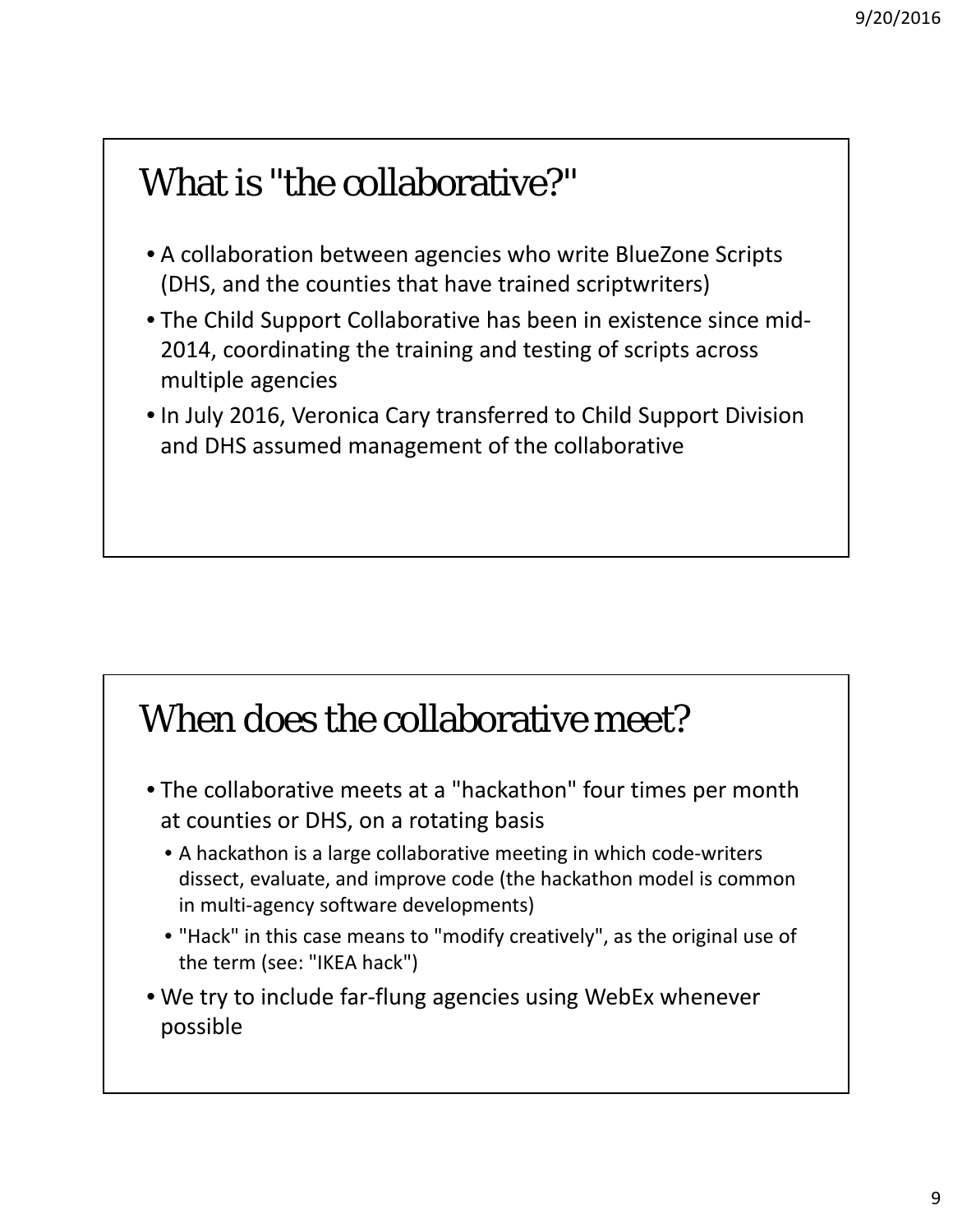## How much time does it take to write a script?

- County scriptwriters are encouraged to have a day off (of regular Child Support work) each week for all of the pieces of building scripts:
	- Writing actual code
	- Coordinating and evaluating script testing
	- Updating instructions
	- Communicating about policy with DHS staff
- Having recurring time off ensures scriptwriters will keep existing skills and learn new ones

## Can I join the collaborative?

- If your agency has scriptwriters, DHS certainly wants you to be a part of the collaborative
- If you do not yet have scriptwriters, but are willing to evaluate scripts, their instructions, or other pieces, you may still be able to join
- Contact Veronica Cary with questions (Veronica.Cary@state.mn.us)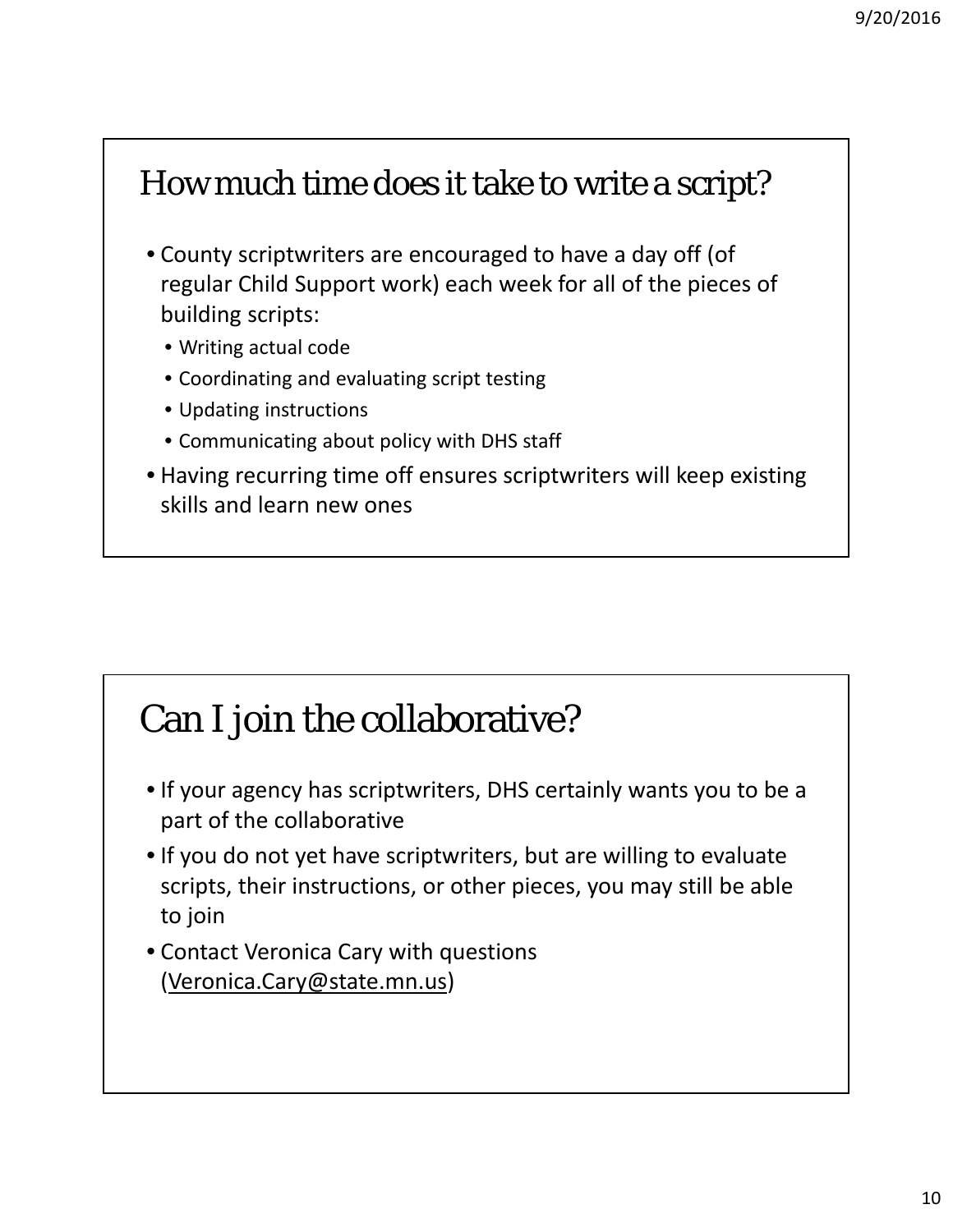### THE PRISM SCRIPTS PILOT

Testing the BlueZone Scripts for PRISM

# What is the pilot?

- BlueZone Scripts will need to be tested thoroughly prior to a general release
- Most scripts have been tested for over a year, but several improvements have been recently implemented
- Six brand‐new counties (who've never before used our scripts) will deploy our scripts following instructions, and will provide feedback frequently throughout the month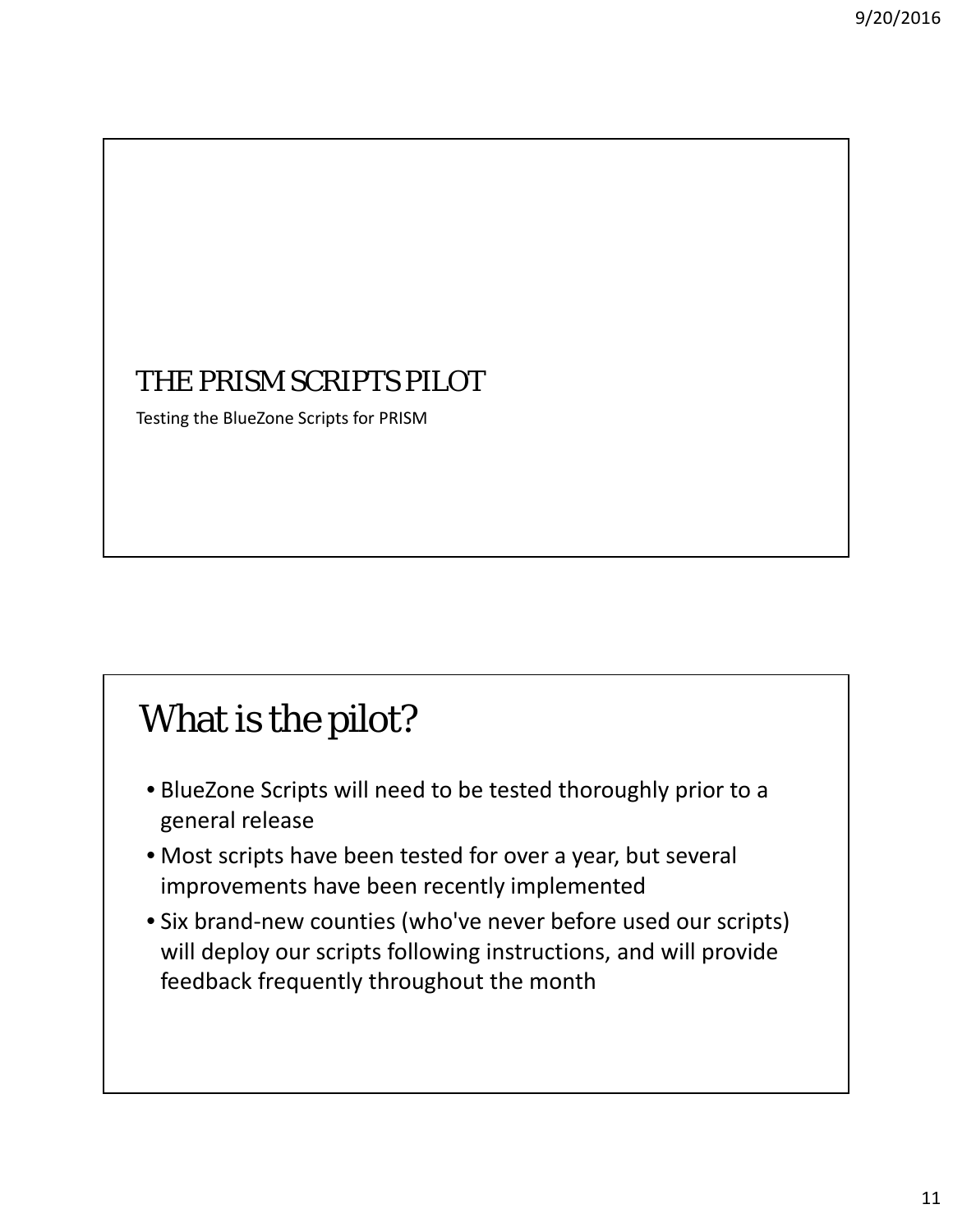## What feedback will we be looking for?

- We are looking for information about:
	- How easy were they to install and use?
	- How many users actively used the BlueZone Scripts?
	- How did users feel about individual scripts?
	- Is there anything that users would change?
	- Were there critical errors or questions about policies (as they relate to scripts)?
	- Does script‐related documentation need to be improved?

## Why only six counties?

- Several counties are already using BlueZone Scripts in PRISM
- The purpose of the pilot is to evaluate our current offerings, which takes a lot of coordination centrally
- We don't want to expose many counties to a cumbersome new process if they are not prepared for it, and that preparation takes time!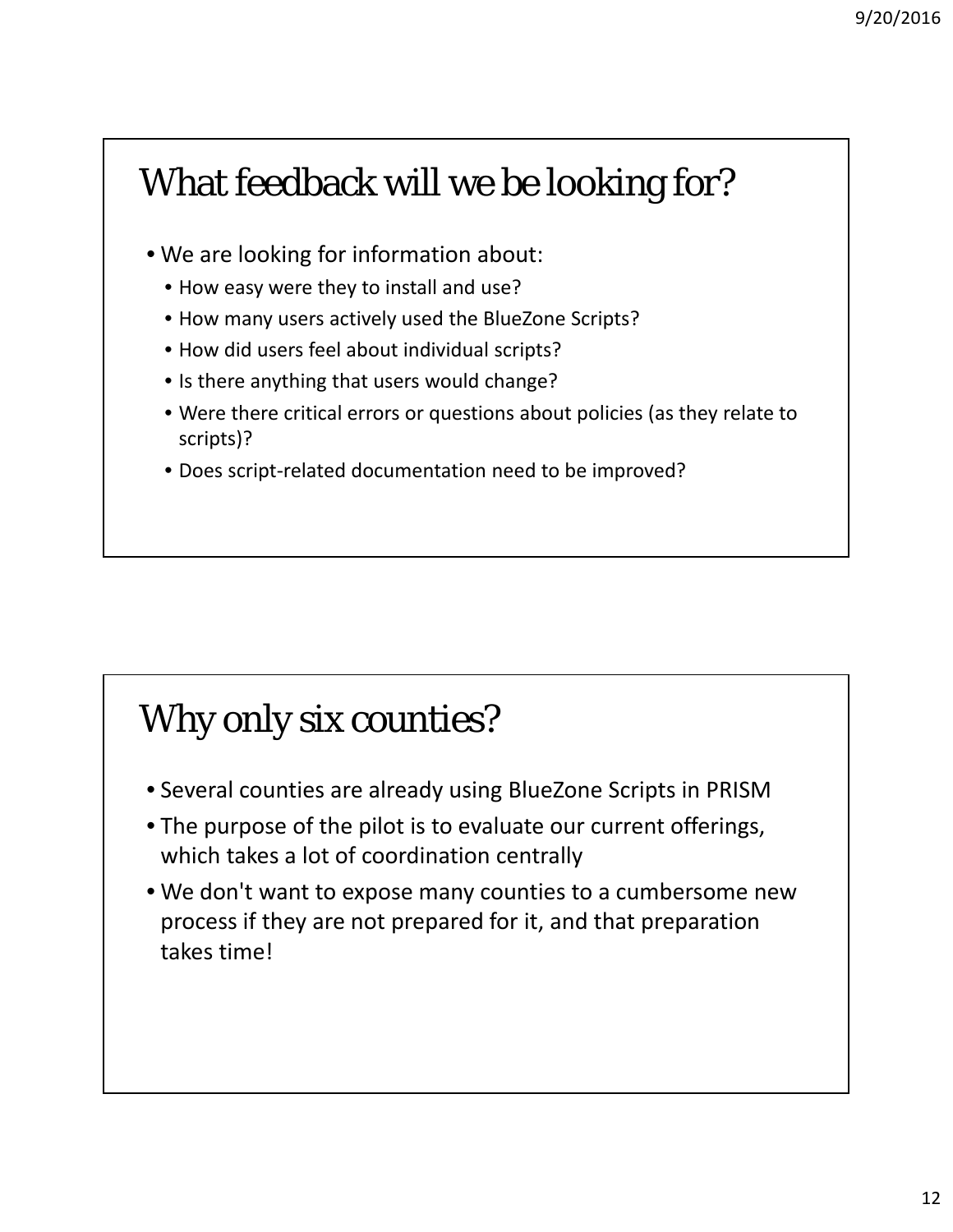# I want to join the pilot!

- If you (or your agency) wants to join the pilot in October 2016, please contact Veronica Cary right away to begin the process
- Demand is expected to be heavy, so please contact her ASAP
- Email: Veronica.Cary@state.mn.us
- Talk to a supervisor and IT before sending Veronica an email

## What happens after the pilot?

- After the BlueZone Scripts PRISM pilot wraps up, details about how-to-install-BlueZone-scripts will be made readily available to counties throughout the state
- Counties are asked to email Veronica Cary upon completion of the initial set‐up for scripts (Veronica keeps statistics on deployment status statewide)
- If things *do not* go well with the pilot, DHS will extend the pilot until things stabilize